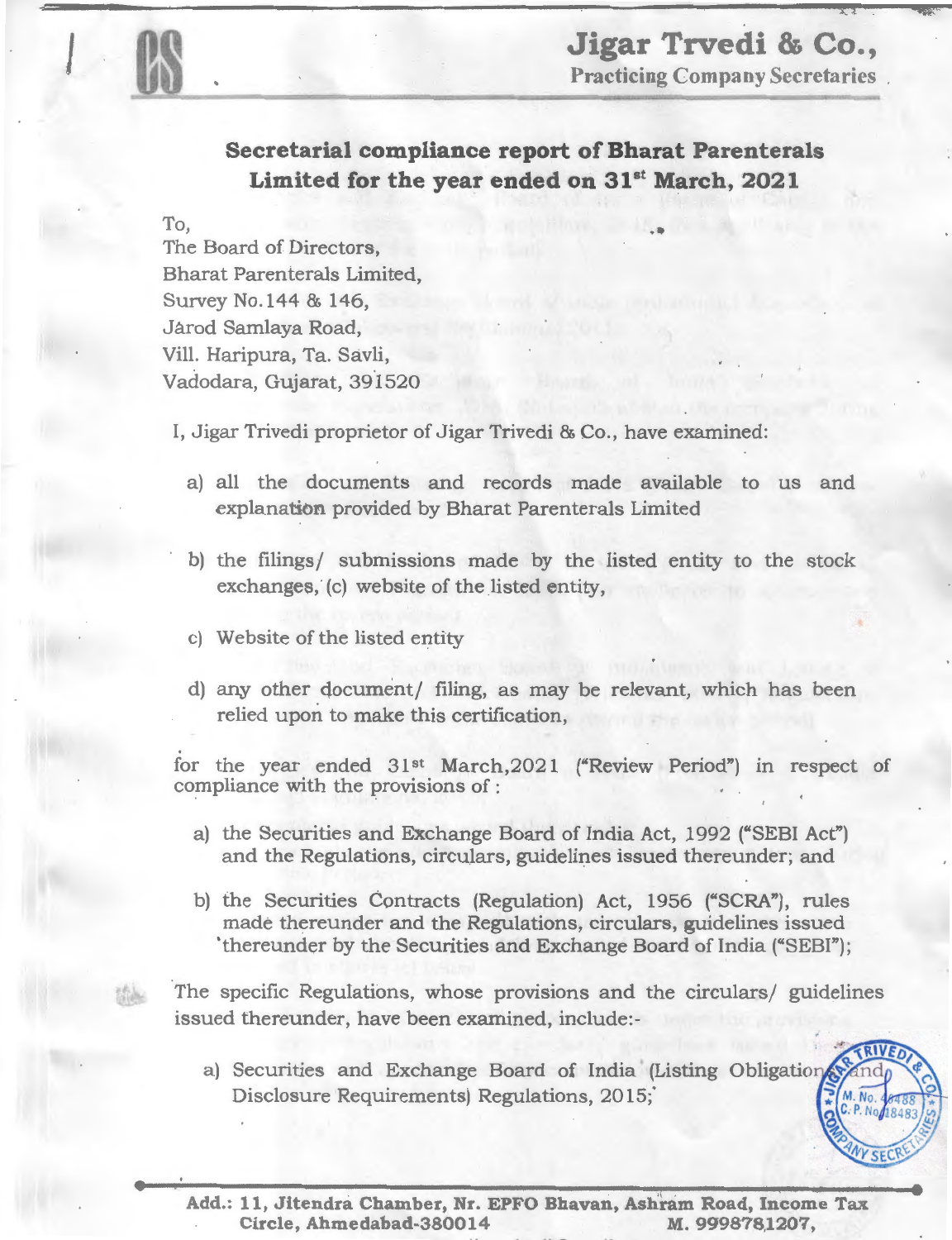- **b) Securities and Exchange. Board of India (Issue of Capital and Disclosure Requirements) Regulations, 2018; (Npt applicable to the company during the audit period)** ..
- **c) Securities and Exchange Board of India (Substantial Acquisition of Shares and Takeovers) Regulations, 2011;**
- **d) Securities and Exchange Board of India (Buyback of Securities) Regulations, 2018; (Not applicable to the company during the review period)**
- **e) Securities and Exchange Board of· India (Share Based Employee Benefits) Regulations, 2014;**
- **f) Securities and Exchange Board of India (Issue and Listing of Debt Securities) Regulations, 2008; (Not applicable to the company during the review period)**
- **g) Securities· and Exchange Board of India(Issue and Listing of Non- Convertible and Redeemable Preference Shares) Regulations, �013; (Not applicable to the company during the review period)**
- **· h) Securities and Exchange Board of India (Prohibition of Insider Trading) Regulations, 2015;**

and circulars/ guidelines issued there under; **and based on the above examination, we hereby report that, during the Review Period:** 

- **(a) The listed entity. has complied with the provisions of the above Regulations and circulars/ guidelines issued there under, except as mentioned in clause (c) below.**
- **(b) The listed entity has maintained proper records under the provisions** of the above Regulations and circulars/ guidelines issued there  $\psi$ **under insofar as it appears from my exami�ation of those records.**

'.

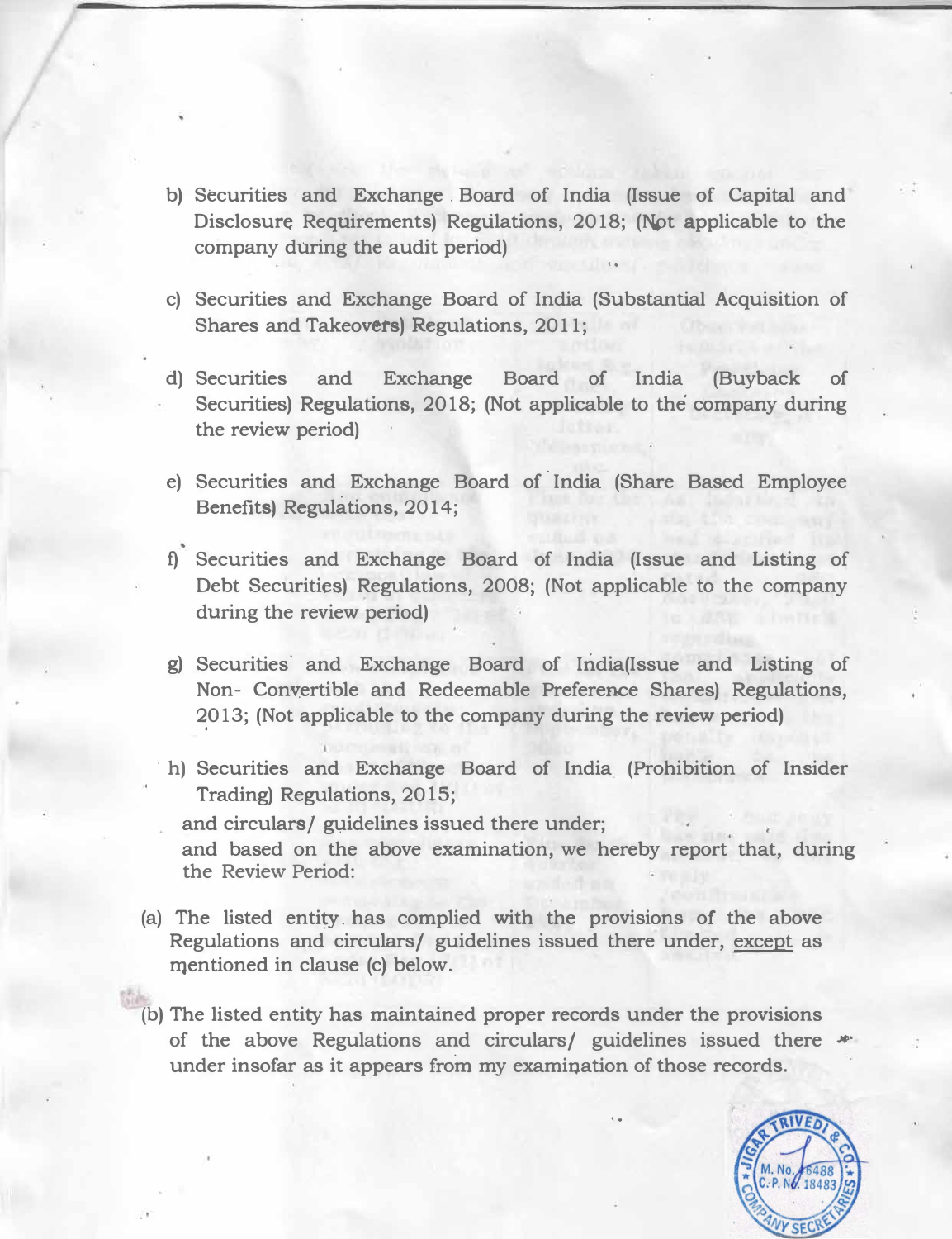(c) The following are the details of actions taken against the listed entity/ its promoters/ directors/ material subsidiaries either by SEBI or by Stock Exchanges (including under the Standard Operating Procedures issued *by* SEBI through various circulars) under the aforesaid Acts/ Regulations and circulars/ guidelines issued there under:

| Sr.<br>No.       | <b>Action</b><br>taken by    | <b>Details of</b><br>violation                                                                                                                                    | <b>Details of</b><br>action<br>taken E.g.<br>fines,<br>warning<br>letter,<br>debarment,<br>etc. | Observations/<br>remarks of the<br><b>Practicing</b><br><b>Company</b><br>Secretary, if<br>any                                                                                                                                                                                                                                                                                                                                                                    |
|------------------|------------------------------|-------------------------------------------------------------------------------------------------------------------------------------------------------------------|-------------------------------------------------------------------------------------------------|-------------------------------------------------------------------------------------------------------------------------------------------------------------------------------------------------------------------------------------------------------------------------------------------------------------------------------------------------------------------------------------------------------------------------------------------------------------------|
| 1                | <b>BSE</b><br><b>Limited</b> | <b>Non compliance</b><br>with the<br>requirements<br>pertaining to the<br>composition of<br>board of directors<br>under Reg $17(1)$ of<br><b>SEBI (LODR)</b>      | <b>Fine for the</b><br>quarter<br>ended on<br><b>June, 2020</b>                                 | informed<br>to<br>As<br>us, the company<br>had clarified its<br>stand vide letter<br>26 <sup>th</sup><br>dated<br>November, 2020<br>to BSE Limited<br>regarding<br>compliance<br>of<br>applicable<br>the<br>regulations<br>and<br>the<br>hence,<br>penalty imposed<br><b>liable</b><br>to<br>be<br>withdrawn.<br><b>The</b><br>company<br>has not paid fine<br>amount, as the<br>reply<br>/confirmation<br>the<br><b>BSE</b><br>from<br>Limited<br>is<br>awaited. |
| $\overline{2}$ . | <b>BSE</b><br>Limited        | <b>Non compliance</b><br>with the<br>requirements<br>pertaining to the<br>composition of<br><b>board of directors</b><br>under Reg 17(1) of<br><b>SEBI (LODR)</b> | <b>Fine for the</b><br>quarter<br>ended on<br>September,<br>2020                                |                                                                                                                                                                                                                                                                                                                                                                                                                                                                   |
| 3.               | <b>BSE</b><br>Limited        | <b>Non compliance</b><br>with the<br>requirements<br>pertaining to the<br>composition of<br><b>board of directors</b><br>under Reg 17(1) of<br><b>SEBI (LODR)</b> | Fine for the<br>quarter<br>ended on<br>December,<br>2020                                        |                                                                                                                                                                                                                                                                                                                                                                                                                                                                   |